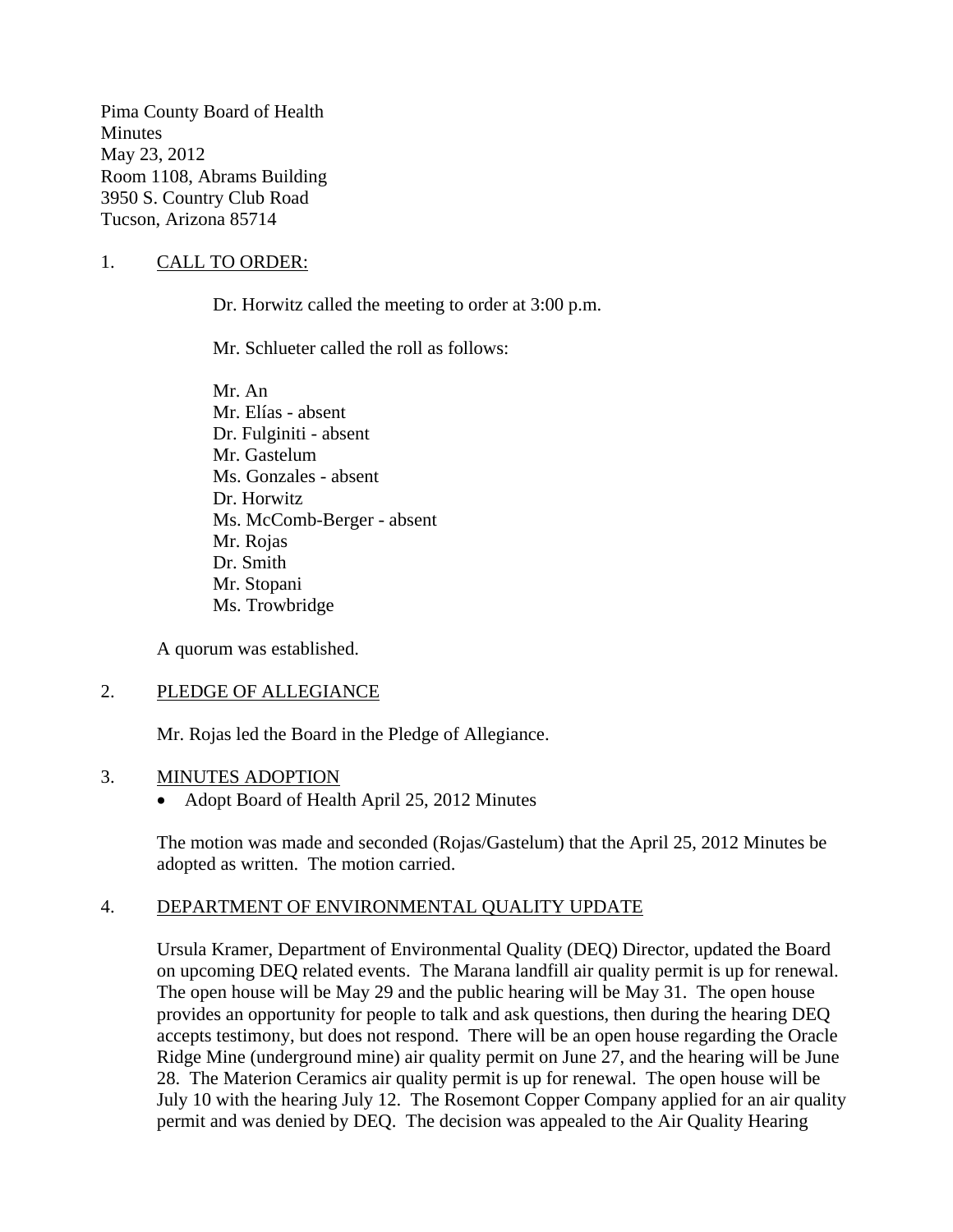Board, which upheld the denial. Rosemont then took the issue to Superior Court on May 14 and the judge has 60 days to issue a decision. Currently DEQ looks at the operations of public water systems, but does not deal with water monitoring. DEQ is working with the State to expand the delegation agreement to take on water monitoring responsibilities.

# 5. HEALTH INFORMATION IMPROVEMENT PLAN

Health Department Director Sherry Daniels discussed that the Health Department is in preparation for applying for accreditation through the Public Health Accreditation Board next year. Part of the preparation includes having staff and programs in place to assure the Department is communicating properly; to be able to assess our community and develop a community health improvement plan; and to assure policies and procedures are up to date. Over the past few years the Department has lost a number of positions including a Public Information Officer and some Health Educators. These changes have impacted communication, which was identified as lacking through recent strategic planning and the community health assessment activities. Ms. Daniels introduced Health Information Coordinator Erin Coulter, who just transitioned to her new position after working in the, now expired, Communities Putting Prevention to Work (CPPW) grant unit. Ms. Coulter utilized the attached PowerPoint presentation to discuss the goals, responsibilities and objectives of her position.

# 6. IMMUNIZATION ACTION PLAN

Ms. Daniels explained that one of the grants the Department receives is for vaccine preventable diseases and includes auditing schools and child care centers for compliance. Discussion on this item included references to a recent Arizona Daily Star article regarding poor immunization rates in some Arizona schools. Ms. Daniels introduced Vaccine Preventable Disease (VPD) Manager Edmee Botwright, who discussed her program.

The VPD program conducts 26 activities required by the State grant. The VPD program develops and supports ongoing strategies to address immunization issues; promotes activates toward immunizing adults and children; and focuses on increasing immunization levels for children from birth to two years of age. The program collaborates with community agencies and schools to provide a wide variety of immunization services and outreach to underserved areas, including supporting the implementation of school based VFCs or Vaccine for Children program sites. The Department has recruited Marana Unified School District, Sunnyside School District and Tucson Unified School District; and the schools vaccinate students with vaccine provided by the State. Ms. Botwright discussed the VPD perinatal hepatitis B program and how the VPD program links with the Woman, Infants and Children (WIC) community nutrition program to improve immunizations in the WIC clients. The VPD program sends out post cards and makes reminder calls to parents regarding immunizations for their children and devotes considerable effort to immunization records validation for schools. Certain schools are notorious for low immunization rates and schools without school nurses have worse rates than those which have nurses.